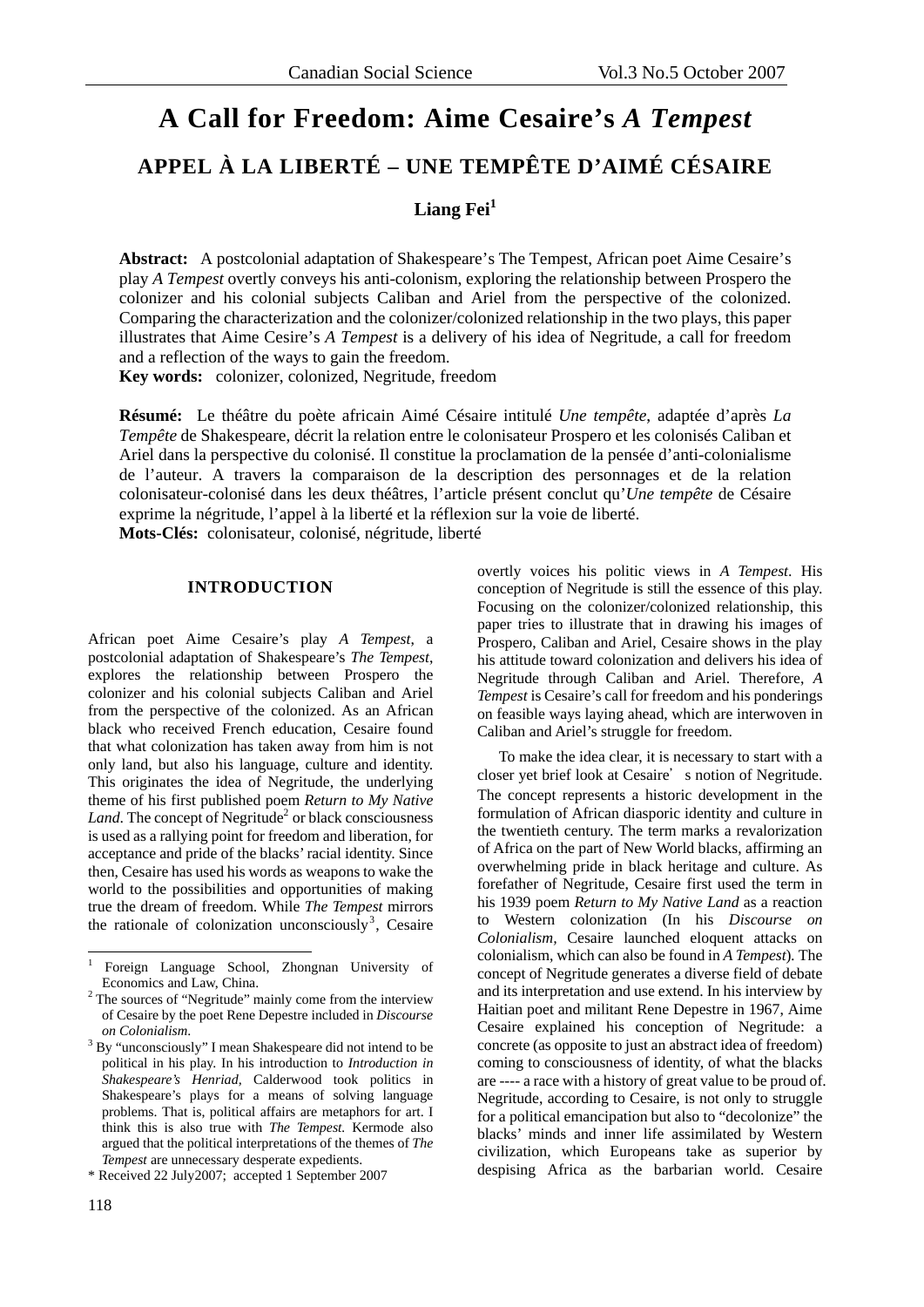accused the West of the "inferiority complex" of the blacks ---- they were ashamed of themselves in an atmosphere of assimilation (which is the predicament in both the colonized countries and those that have won their independence.). Cesaire also believed in a need to call for an "awareness of the solidarity among blacks" to achieve their dream of freedom, or decolonization here. Two years later, *A Tempest* was published.

Using Shakespeare's *The Tempest* as a vehicle, Cesaire sets his play in the Caribbean where his native land is in (though the play reflects black America). The whole plot and structure are more or less the same as that of *The Tempest,* but Cesaire makes his voice of anti-colonization heard through his version of Caliban (a black slave), Ariel (a mulatto slave) and Prospero in the central paradigm of the colonizer / colonized relation.

Colonization exploits not only land but also minds of the colonized, which Cesaire thinks should be responsible for the blacks' inferiority complex. He makes this clear in his characterization of Prospero, the colonizer of Caliban's island. Unlike Shakespeare's *The Tempest*, in which Prospero is a virtuous mage with uplifting characteristics that endows him the power to control nature (Kermode, 1976), Cesaire's Prospero presents above all as exploitative usurper of the island and Caliban and Ariel's self-determination. He takes the island away from Caliban in spite of Caliban's hospitality and friendliness, as Caliban accuses, "Once you've squeezed the juice from the orange, you toss the rind away"! "…you threw me out of your house and made me live in a filthy cave. The ghetto!" (p13). More importantly, by making Caliban his slave, Prospero deprives Caliban of what he is, in Caliban's words, "you've stolen everything from me, even my identity!" (p15). Actually he has never treated Caliban as a human being. While in Shakespeare's *The Tempest*, Caliban, an offspring of a witch and an incubus and thus hardly a human being, is called "savage", "slave" and a "vile race", the names Cesair's Prospero gives to Caliban are more insulting: "ugly ape", "a dumb animal, a beast", "villain" and "nothing but an animal". This is how Western civilization looks at Africa: "the barbarian world", which should not be given any dignity. Prospero insults Caliban's mother ("a ghoul"). He shows no respect to the island (he "is anti-Nature" and "pollutes it") and the native language ("I don't like it"). By belittling everything about the colonized people, the colonizer thinks himself as a savior and tries to impose his language and values on them. Prospero enslaves Caliban and Ariel but appears as their benefactor ---- "What would you be without me?" (p12); "Ten times, a hundred times, I've tried to save you, above all from yourself." (p67); "I give you a compliment and you don't seem pleased?" (p9); "Ingrate! And who freed you from Sycorax, may I ask? …" (p10). He teaches Caliban his language so that Caliban can understand his orders. He convicts Caliban of rape by putting "those dirty thoughts" (p13) in Caliban's head that is innocent of Prospero's values. Cesaire makes this voice heard most clearly through Caliban's final long speech as an eloquent accusation against colonization:

Prospero… you're an old hand at deception…

you ended up by imposing on me

an image of myself:

underdeveloped … undercompetent

that's how you made me see myself!

And I hate that image…and it's false! (p64)

It is this false image that Cesaire wants to "decolonize" and resume his own identity and make it a pride. That is why Cesaire transforms Caliban from Shakespeare's ignorant savage to a colonized native with some black consciousness.

Shakespeare's Caliban is the ground of the play, as Kermode (1976) would read in *The Tempest*, because of his function to illuminate by contrast the civilized world. Important as he is, to me this Caliban is no more than a foil. However, Cesaire's Caliban accumulates most of the limelight because of his conscious reactions to being conquered and enslaved, in which Cesaire's idea of Negritude is partially embodied. He knows more clearly what Prospero has "stolen" from him ---- his land, his language, his culture and consequently his identity, as is demonstrated previously in his accusation against Prospero. He has an awareness to defend or cling to what belongs to him ---- using his own language as a protest, identifying himself with his own land and culture ("Dead or alive, she was my mother, and I won't deny her! … I respect the earth, because I know that it is alive.") and renouncing the insulting name "Caliban" given by Prospero. More significantly, like Ariel, he has a notion of freedom, and they both are fighting for the freedom in their own way.

Ariel represents the intellectual ----"It's always like that with you intellectuals!" (p9). Compared with Caliban, his understanding of freedom is at a high level ("I'm not fighting just for my freedom, for our freedom, but for Prospero too.") but he is somewhat accommodating and idealistic, looking to awaking Prospero's conscience but lack in strength. His sense of Negritude is in his "inspiring, uplifting dream" of a "wonderful world" (p22-23) in which everyone can live like brothers and everyone is significant in his own way. This is very similar to Cesaire's dream world where nobody, regardless of his race, should be alienated from his human rights. In this respect, Cesaire may find more of himself in Ariel (as in Ariel's mulatto status in the sense that Cesaire is a black by birth but is educated in Western culture). Unlike Shakespeare's Ariel who is obedient to Prospero and seems to care nothing but his own freedom, Ariel in *A Tempest* is less willingly in carrying out Prospero's missions and he also makes this known to Prospero. He shows sympathy for the victims of Prospero's tempest. He even reproaches Prospero for his "despotism" in manipulating the group of hungry courtiers ---- "It's evil to play with their hunger as you do with their anxieties and their hopes," (p28) he